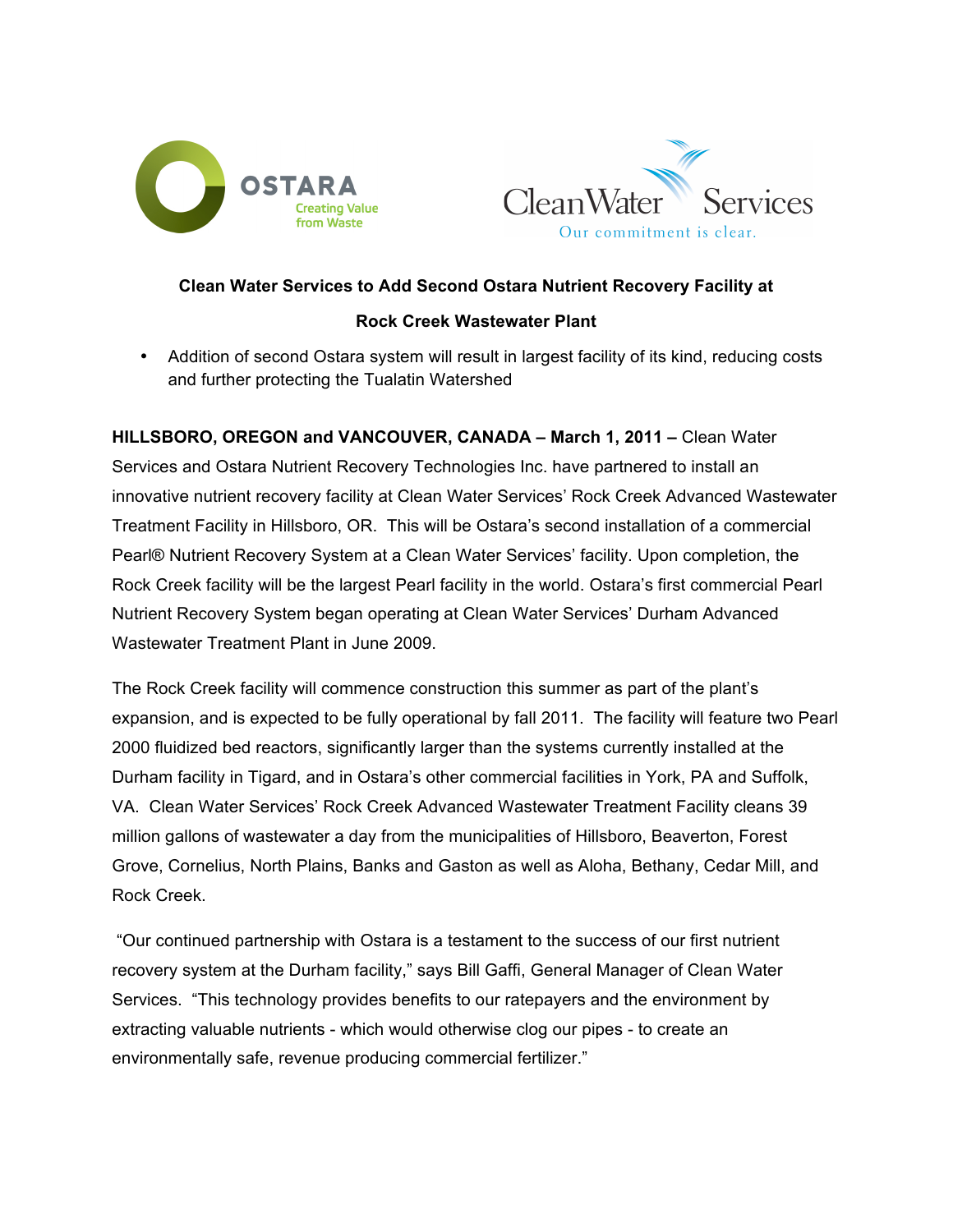A common challenge for wastewater treatment facilities such as Rock Creek is the overaccumulation of phosphorus in the equipment resulting in the formation of struvite scale, a concrete-like mineral deposit which congests processing equipment adding significantly to operating and maintenance costs and threatening plant reliability. Ostara's Pearl process will help Clean Water Services overcome these challenges at Rock Creek with the recovery of up to 95 per cent of the phosphorus and 20 per cent of ammonia from the liquid wastewater stream at the Rock Creek facility, which will then be transformed - through a chemical reaction in Ostara's proprietary fluidized bed reactors (Pearl 2000) - into an environmentally friendly, slow-release fertilizer marketed as Crystal Green®.

The Pearl 2000 reactors at Rock Creek will have the capacity to produce 1200 tons of Crystal Green fertilizer every year. Combined with the Durham facility, which has an annual capacity of 500 tons, Clean Water Services will become the largest producer of Crystal Green in the world.

With the Ostara process, phosphorus and other essential nutrients are recovered and transformed into Crystal Green which can be used locally by nurseries and other businesses within Washington County. Crystal Green provides a key environmental benefit – the protection of the Oregon waterways - as the fertilizer has limited runoff due to its unique slow release properties.

"Clean Water Services has always been a leader in adopting progressive solutions in wastewater management," said Phillip Abrary, Ostara's president and CEO. "We view Clean Water Services as a partner in reaching cost-effective and environmentally sound goals to recover nutrients for the highest beneficial re-use, and we are looking forward to our continued partnership with Clean Water Services on this state-of-the-art Pearl 2000 deployment at their Rock Creek facility."

The production of Crystal Green is significantly less carbon-intensive compared to fertilizers produced from mined phosphorus. Further, once the recovered nutrients are transformed into Crystal Green, the fertilizer is dried using energy derived from the digestion of wastewater solids, further optimizing the economic and environmental efficiency of the project.

As the world's first environmentally safe, slow-release fertilizer made from recovered nutrients, Crystal Green is ideally suited for the nursery, turf and specialty agriculture markets. It is sold through national and regional commercial fertilizer blenders across North America. A single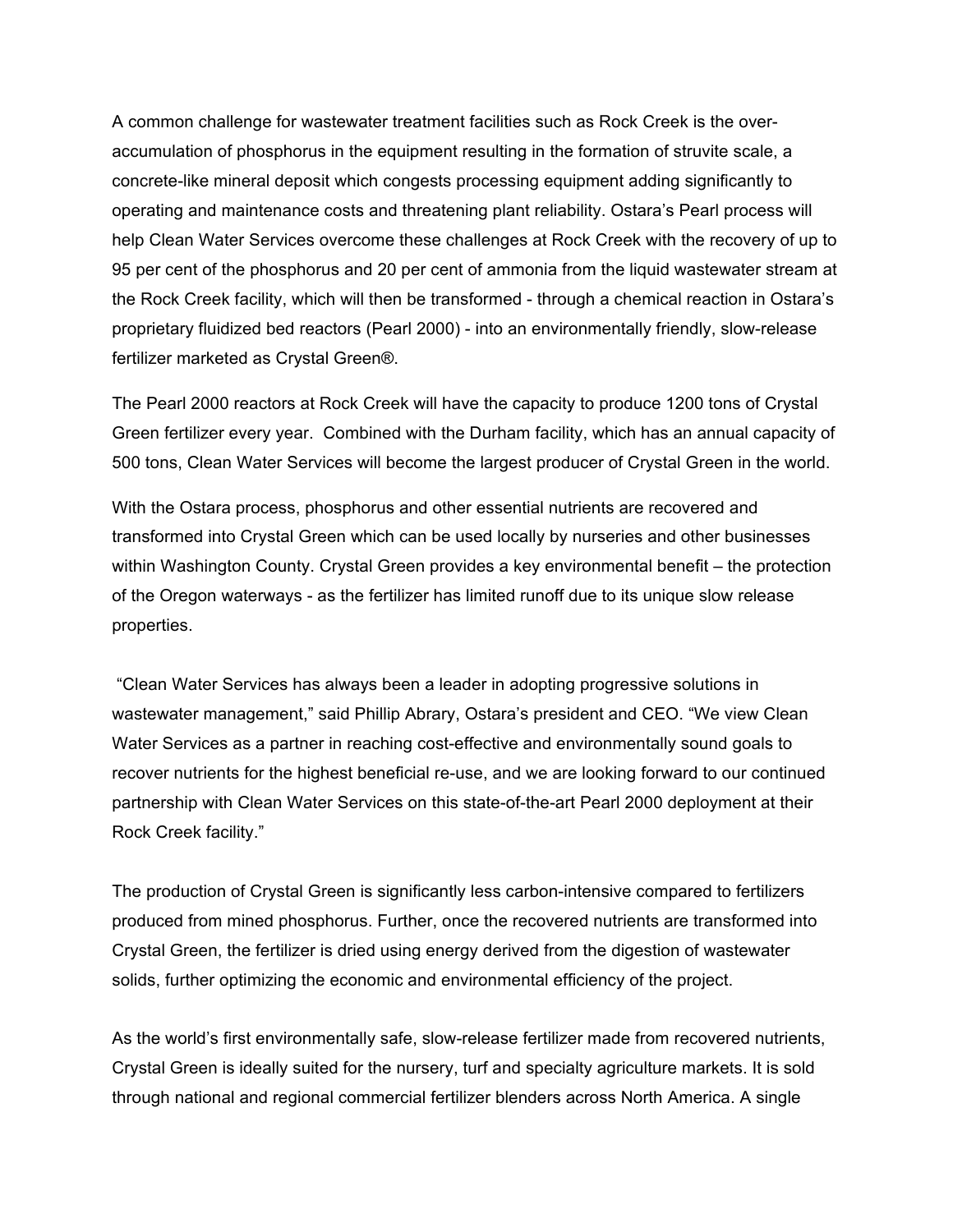application of Crystal Green on turf can replace multiple applications of phosphorus from other fertilizer blends, potentially reducing costs.

"Phosphorus, a key building block of life, is mined today in a limited number of areas but used globally as an essential agricultural input," added Abrary. "We're recovering phosphorus and other nutrients and transforming them into a useful, premium fertilizer while reducing the carbon footprint in its manufacture and preventing runoff in its use. By bringing the process full circle, we are truly creating value from waste."

# **About Clean Water Services and Rock Creek Advanced Wastewater Treatment Plant (WWTP)**

Clean Water Services is a water resources management utility for more than 520,000 people in urban Washington County and small portions of Multnomah County, Clackamas County, Lake Oswego, and Portland. Clean Water Services operates four wastewater treatment facilities, constructs and maintains flood management and water quality projects, and manages flow in the Tualatin River to improve water quality and protect fish habitat. Although Clean Water Services maintains a close working relationship with Washington County government, it is a separately managed and financed public utility. The Rock Creek Advanced Wastewater Treatment Facility, located at 3235 SW River Road in Hillsboro, Oregon, won the Environmental Protection Agency (EPA) 2006 National Clean Water Act Recognition Award for operations and maintenance excellence in large facilities with advanced treatment. The facility cleans 39 million gallons of wastewater on an average day, discharging water so clean it improves Tualatin River water quality. The utility's Durham Facility won the award in 2005, for back to back top national honors.

### **About Ostara Nutrient Recovery Technologies Inc.**

Ostara Nutrient Recovery Technologies Inc. designs, builds and sells a new generation of water treatment systems – a nutrient recovery solution that creates value from waste by removing nutrients from wastewater and transforming them into revenue-generating, environmentally friendly commercial fertilizer, called Crystal Green®. Ostara is backed by VantagePoint Venture Partners in the U.S. and Frog Capital in the UK. In September 2010, Ostara was named a 2011 Technology Pioneer by the World Economic Forum. In 2009 and 2010 Ostara was named one